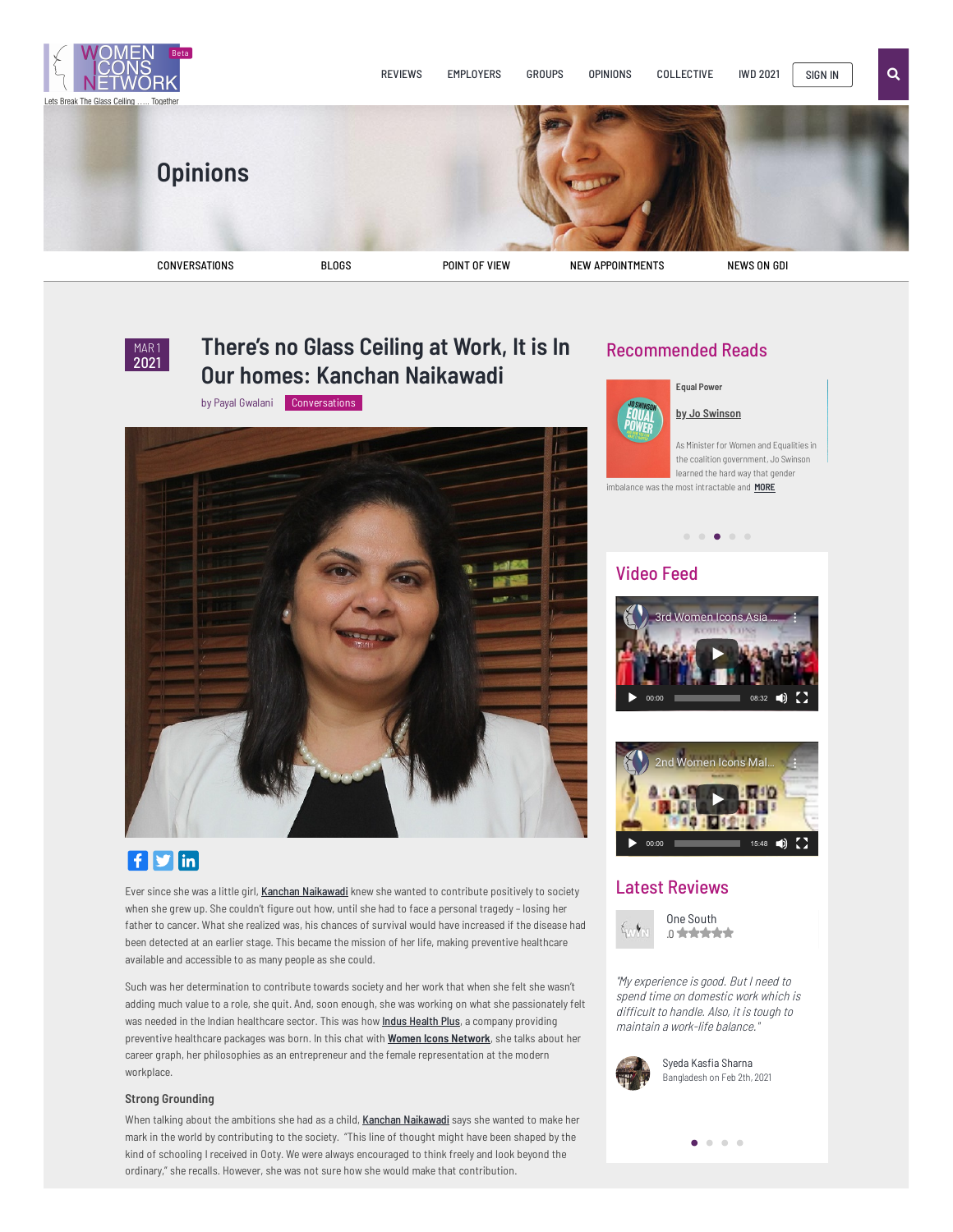After completing her education, she found herself being employed by her alma mater. In fact, she says she has worked at every educational institution she has studied from. "They had realized that if I believe in something, I can convince others to adopt it in their lives. I am very passionate about the things that appeal to my heart," she explains. It was this need to believe in the cause she worked towards that led her to quit a well paying job at one of these organizations.

However, at the last place she worked at, she felt like she was not making the right kind of contribution in the lives of the students who came to the institute. That made her guilty to the extent that she started losing sleep over it. Her uncle, who has been a big influence on her life, advised not to pursue anything that takes away her happiness. The next day, she quit her job.

### Tragedy Strikes

While she was still figuring out the next move in her career, Naikawadi decided to start her family. At the time she conceived, the family came to know that her father had been diagnosed with cancer. "At that time, I was kept in the dark about my father's illness because my loved ones didn't want me to get stressed during pregnancy. My father was my role model and I was very close to him," she explains.

His death had a deep impact on Naikawadi. She started thinking hard about the situation and realised that it could have been different if her father's disease had been detected early on. That's when she resolved to make it the mission of her life to ensure that no one else would face the same fate.

## New Beginnings

Three years after that, she set up *Indus [Health](https://www.indushealthplus.com/) Plus* to provide preventive health check-ups in the year 2000. As this was a relatively new concept in India at the time, the company found it challenging to motivate people to avail the services. The company decided to start educating and spreading awareness about the advantages of preventive healthcare.

"Everyone's focus was on the cure. No one remembered that 'prevention is better than cure'! Healthcare available at that time was genuinely not affordable, accessible, and available to the masses," she says about those days. These tests can not only save an individual from premature death or disability but also save their families from mental trauma and financial distress, she stresses.

Over the years, people took to the idea. Today, they have centres in multiple cities across India with the same cost and experience everywhere. They also provide the latest and intricate preventive healthcare technology like genetic testing.

## Work Philosophy

At a confusing juncture of her career, she got her first lesson from her uncle about the guiding principles related to work – not to do anything she didn't believe in. There were many other lessons she learnt from him and holds dear. She believes that anyone who follows them can improve their work life manifold.

One of them says, 'Do not close your doors to the past.' This helped her maintain amicable relations, and freely enter the doors she walked out of in the past, explains Naikawadi. "My uncle explained the importance of achieving financial stability in business. He guided me to keep a part of the finances intact so that I can keep paying all my employees in adverse circumstances for at least 6 months," she said.

Along with the other lessons, the last one was especially beneficial during the early months of the covid pandemic. Despite limited revenues, the company didn't find it difficult to support its employees.

### New Normal

Talking of the pandemic, we ask her how difficult it was for her personally to adjust to the new normal. "Work from home came as an unexpected benefit from the pandemic. The travel time that we are saving each day goes into enhancing our family bonds and doing the things we couldn't find time for during the weekdays," she enthuses.

She believes that this situation has finally helped people achieve a work-life balance, since there's less stress and tiredness due to absence of a long daily commute to work. "Women are also closer to their families and they can carry out all their domestic responsibilities while working. Women get the opportunity to be closer to their children, and spend quality time with them and their family," she says. She points out that people can now schedule the work as per their comfort since meetings can be attended from anywhere.

## Females in Workforce

Since she brought up women and the workplace, we ask if she feels gender representation has proved at the workplace since she started working. She says it has. "Factually, women are higher revenue contributors than men as instead of focusing on the enterprise as a whole they prefer to watch each